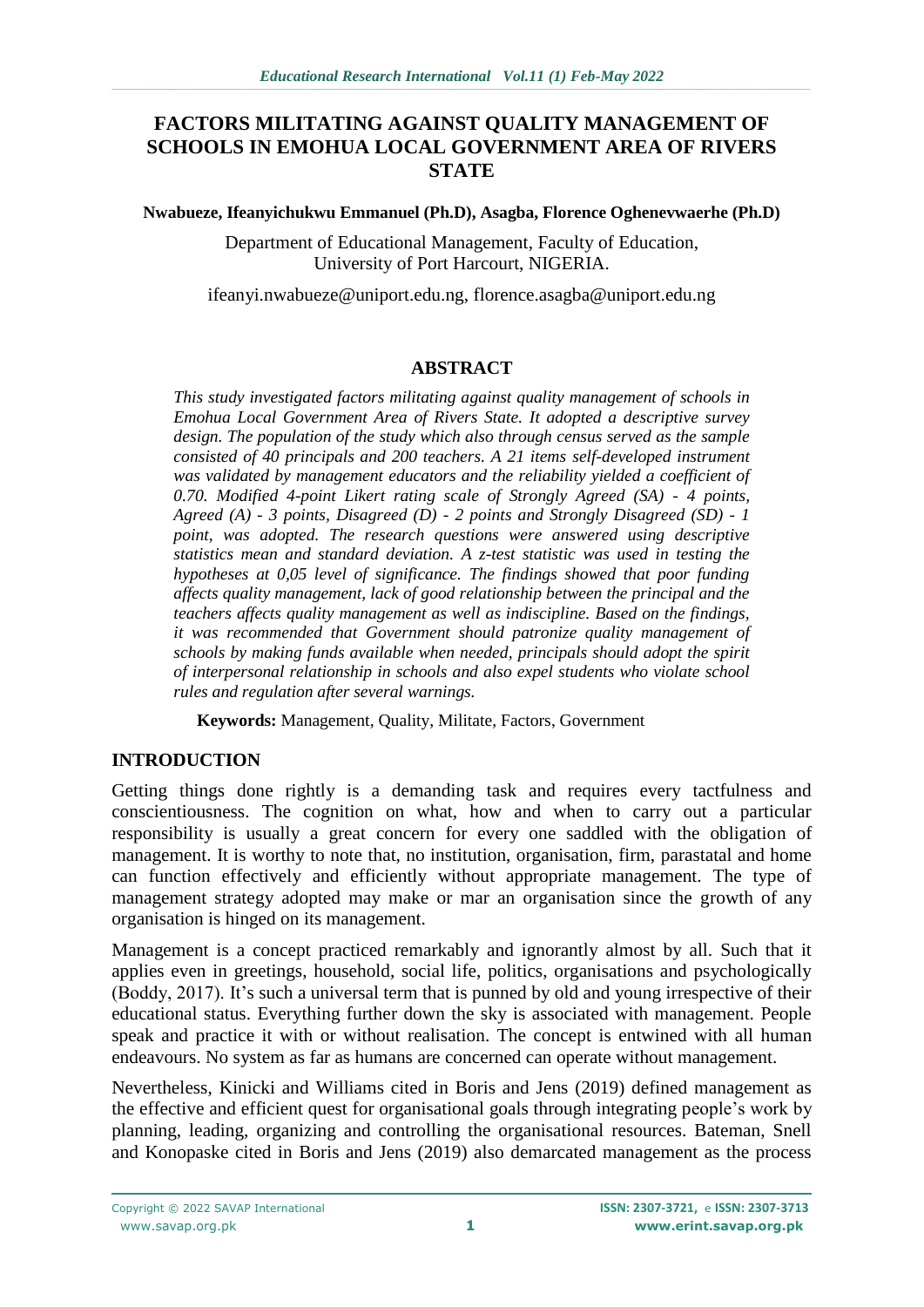working with people and resources to accomplish organisational goals. Management is the method of accomplishing organisational goals in a changing environment by balancing effectiveness, equity and efficiency, obtaining the most from limited resources and working with and through other people (Naylor cited in Boris & Jens, 2019). Taylor cited in Thenmozhi (2021) defined management as an art of knowing what to do and doing it in the unsurpassed and appropriate way. Fayol in Thenmozhi (2021) has it that, to manage means to estimate, plan, command, organise, co-ordinate as well as control. In the words of Kimball and Kimball cited in Ullas and Ajit (2019) management comprises all obligations and functions relating to the commencement of an enterprise, its funding, formation of prime policies, the establishment of all essential equipment, the delineation of the overall form of organisation under which the enterprise is to function and the choice of the principal officers. According to John cited in Ullas and Ajit (2019), management is the act of safeguarding, extreme results with a minimum of determination so as to secure maximum contentment for both employer and employee and give the public the best probable service. As stated by Koontz and O'Donnel cited in Ullas and Ajit (2019), management involves the conception and conservation of an internal environment in an enterprise where personalities working collectively in groups can perform proficiently and effectually in the direction of the accomplishment of set goals. As asserted by Amy (2009), management is an organisational procedure that embraces tactical planning, setting objectives, handling resources, developing social and economic resources required to attain objectives and measure outcomes. It is all about recording and storing proofs and data for future use or for others in the organisation. According to Stanley (2016) management is the course of decision making and regulation over the activities of people for the rapid drive of accomplishing pre-determined goals, Thenmozhi (2019) viewed management as a:

- $\checkmark$  Process
- $\checkmark$  Involves group effort
- $\checkmark$  Aims at achieving predetermined objectives
- $\checkmark$  Needed at all levels of management
- $\checkmark$  Is a profession
- $\checkmark$  Comprised of functions such as:
	- Planning
	- $\diamond$  Organising
	- $\div$  Directing
	- $\triangle$  Controlling
	- Co-ordinating
- $\checkmark$  Is an art and science

Management as an art involves:

- $\triangleright$  Procedural skill
- $\triangleright$  Tangible results
- $\triangleright$  Practical expertise
- $\triangleright$  Modified nature
- $\triangleright$  Imagination

Management as a science encompasses:

- $\triangleright$  General ideologies
- $\triangleright$  Disparagingly tested
- $\triangleright$  Cause and effect affiliation
- $\triangleright$  General pertinency
- $\triangleright$  Analytically derived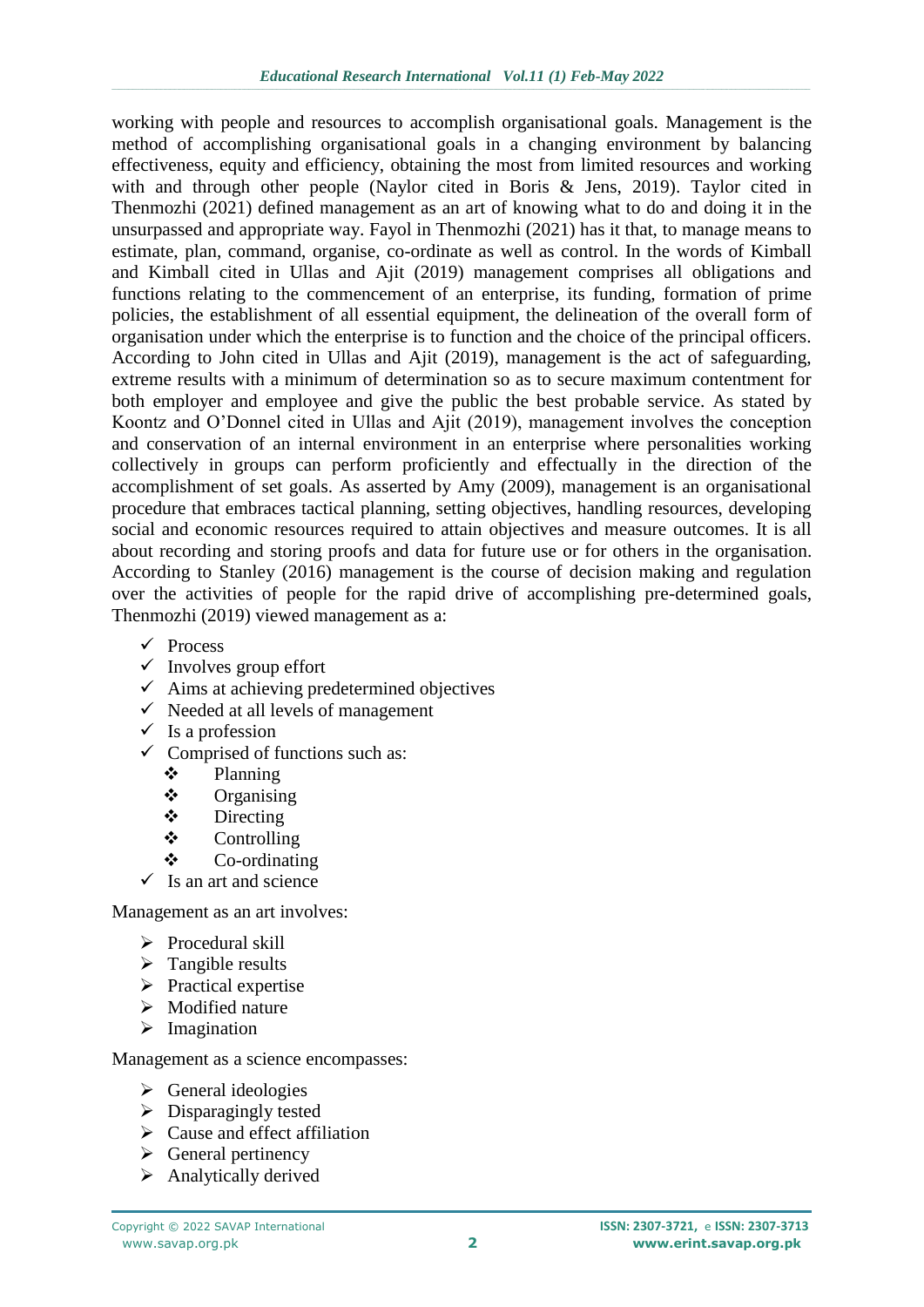Quality management is a concept that has remained sacrosanct in every establishment, if the predetermined goals must be achieved. It is a determinant factor of success in an organisation and a pivot, through which the growth of such organisation is contingent upon. Quality management is the hallmark of any proficient organisation that must remain afloat and stand the test of time. Many organisations have retired to fragments owing, to the exhibition of poor-quality management. The efficacy of quality management to the life of any individual, family, society, organisation and nation cannot be over-emphasized. Wherever this attribute is found deficient, the organization rarely see the light of the day.

Consequently, quality management is the act of managing all the events and responsibilities that must be accomplished to sustain an anticipated level of distinction. This includes the determination of a quality plan, generating and executing quality planning and guarantee, quality control and quality enhancement. Usually, quality management emphasises on long span goals through the execution of long-term inventiveness (Adam & Julius, 2020). According to Corporate Finance Institute (2015) quality management is the act of controlling diverse events and responsibilities in an organisation to guarantee unswerving conveyance of products and services. It also entails set of strategies that are established by a team to certify that the products and services they produce are of the right values or fit for a definite determination. Carter (2021) described quality management as the act of managing all actions and tasks required to continue a desired level of brilliance. This includes the resolution of quality policy, making quality arrangement and assurance, quality control and quality enhancement.

According to Ganesha, Bhatta, Raghaendra, Pradeep, Kumar and Clarice (2012) school management is the process of directing the school towards development; the ideal use of human resources, physical sources, and major ideas that help in attaining all the objectives of the school. Also the proper harmonization and fine-tuning among them all define school management. In the words of Arockiasamy (2018) school management refers to the administration of the school affairs in the right direction. It is also the piloting of the school affairs towards the anticipated educational plans. It reflects all facets of the school policies, human and material resources, activities and programmes equipment and fit them into a prolific whole. He added that school management inspires and motivates teachers and students. However, quality management in secondary schools is not enjoying a smooth sail as precipitated by verifiable clustered flotsam like poor funding, indiscipline, insecurity, poor teacher/students relationship and what have you.

## **Poor funding**

One of the greatest challenges of secondary school management is poor funding (Ogba & Igu, (2014). They opined that the level of the achievement of educational programmes lies solely on accessibility of fund. As subscribed by keller (2012) deficient funding usually primes into unequipped library, lack of teaching aids, inadequate structures and unqualified teachers. He also posited that: funding is a great impediment for countries with low economic development and immense population like Nigeria; and inadequate funding for the payment of teachers' salaries and maintenance of schools are among the leading factors militating against the quality management of schools.

## **Principal/Teacher Relationship**

A peaceful coexistence among school heads and their subordinates ensures quality management. A coarse atmosphere attracts strife, rivalry and contempt. When the principal is in harmony with the teachers, the management of the school will be smooth because quality management can only be achieved through collaborative effort. The mode by which the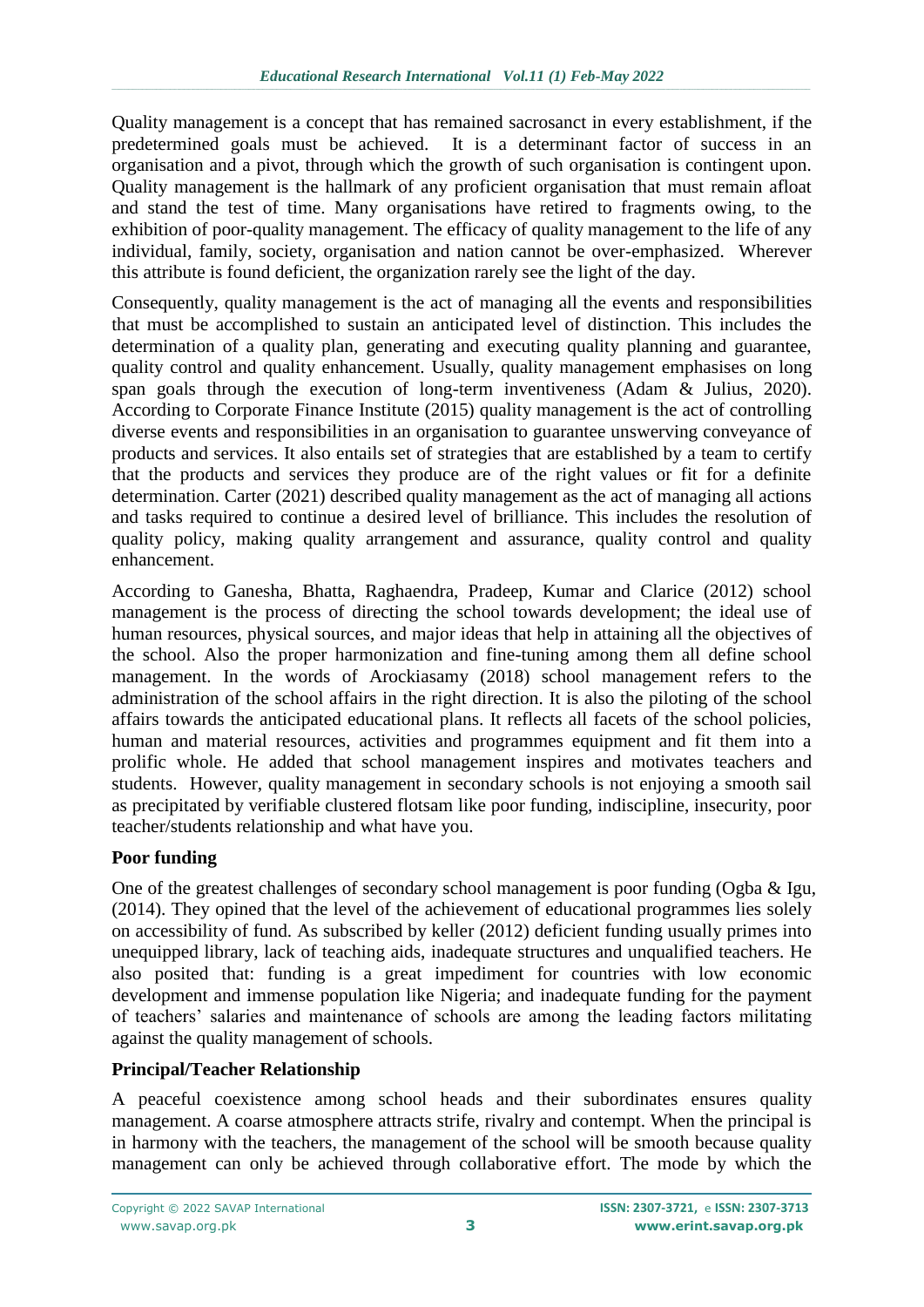principal relates with his or her teachers has a negative or positive impact on the productivity level of the teachers (Adeyemi, 2010). In fact, Ogba and Igu (2014) pointed out that teachers should be obliged the opportunity to lay their complaints to the principal and acquire backing.

#### **Indiscipline**

One of the major problems encountered in schools by principals is nothing but indiscipline. It has plagued deep into the school system such that its remedy is yet to come by. Indiscipline is a disruptive attitude exhibited by teachers and students alike that go contrary to the rules and regulations guiding the school.

#### **STATEMENT OF PROBLEM**

Education is the bedrock of development in every nation. No economy succeeds without education and as such, it should be given paramount attention. The attainment of the basic objectives of the Nigerian National Policy on Education as contained in the National Policy on Education (NPE, 2004) is tantamount to the quality management of schools. For education to take its due course, government must rise to their responsibilities by providing the necessary requirements for schools to function appropriately.

Most schools lack the basic facilities such as adequate school plant, desks, blackboard/ whiteboard, library, laboratory and computers. Perfectly, these facilities enhance the teaching and learning process. Regrettably, teachers are not given the due consideration needed as a result of lack of promotion, poor salary, none payment of promotion arrears. The inappropriate management of schools in recent times is quit appalling and seem to be resulting from the lackadaisical attitude of government towards teachers. Majority of the school heads are now more concerned about the money they make out of their office to the detriment of the students entrusted in their hands. It is on this premise that the researcher wants to find out the true factors militating against quality management of schools.

## **AIM AND OBJECTIVES OF THE STUDY**

This study is aimed at evaluating factors militating against quality management of schools in Emohua Local Government Area of Rivers State. Specifically, it tended:

- 1. To find out how Poor funding affect quality management of schools in Emohua Local Government Area of Rivers State.
- 2. To determine how principal/teacher relation affects quality management of schools in Emohua Local Government Area of Rivers State.
- 3. To assess how students' indiscipline affects quality management of schools in Emohua Local Government Area of Rivers State.

#### **Research Questions**

- 1. How does poor funding affect quality management of schools in Emohua Local Government Area of Rivers State?
- 2. How does principal/teacher relation affect quality management of schools in Emohua Local Government Area of Rivers State?
- 3. How does students' indiscipline affect quality management of schools in Emohua Local Government Area of Rivers State?

#### **Hypotheses**

1. There is no significance difference between the mean values of principals and teachers on how poor funding affects quality management of schools in Emohua Local Government Area of Rivers State.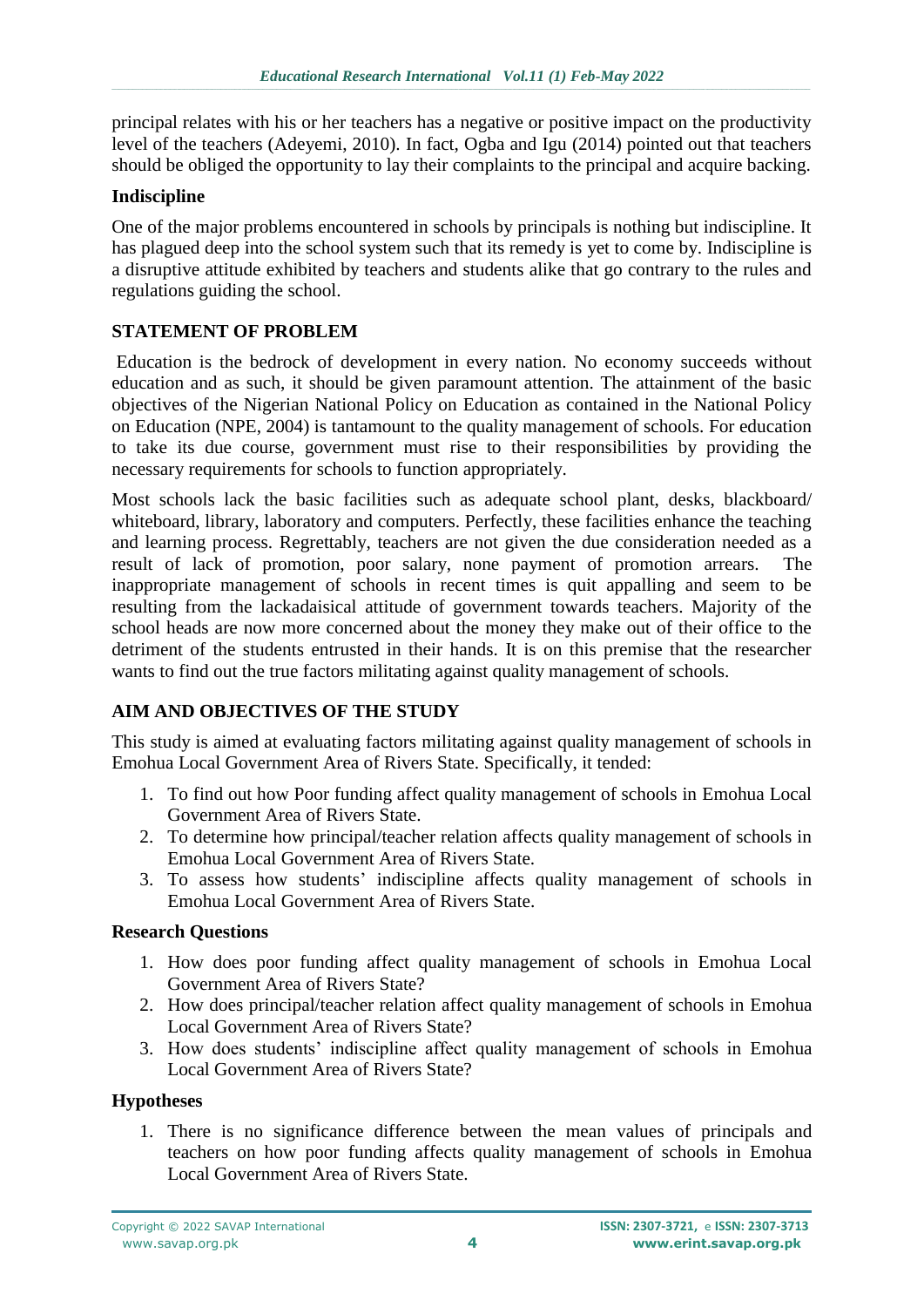- 2. There is no significance difference between the mean values of principals and teachers on how principal/teacher relationship affects quality management of schools in Emohua Local Government Area of Rivers State
- 3. There is no significance difference between the mean values of principals and teachers on how students' indiscipline affects quality management of schools in Emohua Local Government Area of Rivers State

# **METHODOLOGY**

This study adopted a descriptive survey design. The population was made up of 240 teachers out of these principals are 40 while teachers are 200. From this a sample of 10% was drawn which gave a total of 700 respondents (400 principals and 300 teachers) using stratified random sampling technique. The instrument for study was a 21 items self- structured questionnaire titled "Factors Affecting Quality Management of Schools Questionnaire (FAQMSQ) which was patterned after the modified 4-point Likert's rating scale of Strongly Agreed (SA) - 4 points, Agreed (A) - 3 points, Disagreed (D) - 2 points and Strongly Disagreed (SD) - 1 point. The research questions were answered using descriptive statistics mean and standard deviation. The criterion mean of 2.50 was used as a yardstick for decision making on each item. Any score up to 2.50 and above was accepted and any below was rejected. While z-test was used to test the hypotheses at 0.05 level of significance.

### **Research Question 1**

How does poor funding affect quality management of schools in Emohua Local Government Area of Rivers State?

| S/N <sub>0</sub> |                                                                         |                | <b>Principals</b> |                 |                | <b>Teachers</b> |                 |                               |
|------------------|-------------------------------------------------------------------------|----------------|-------------------|-----------------|----------------|-----------------|-----------------|-------------------------------|
|                  | How does poor funding<br>affect<br>quality<br>management of schools?    | $\overline{x}$ | <b>SD</b>         | <b>Decision</b> | $\overline{x}$ | <b>SD</b>       | <b>Decision</b> | $\overline{x} \ \overline{x}$ |
| 1.               | disburses<br>Government<br>huge sum to run the<br>school annually.      | 2.35           | 1.12              | Disagreed       | 2.39           | 1.11            | Disagreed       | 2.37                          |
| 2.               | Principals are unable to<br>fix leaking roofs due lack<br>of fund.      | 2.63           | 1.17              | Agree           | 3.28           | 1.24            | Agree           | 2.96                          |
| 3.               | There are no desks for<br>students to sit on.                           | 2.59           | 1.14              | Agreed          | 2.76           | 1.15            | Agree           | 2.68                          |
| 4.               | Principals run the school<br>mainly from internally<br>generated funds. | 2.50           | 1.12              | Agreed          | 2.59           | 1.11            | Agreed          | 2.51                          |
| 5.               | Principals leave schools<br>on time                                     | 2.69           |                   | Agreed          | 2.73           |                 | Agreed          | 2.71                          |
|                  | Aggregate mean                                                          | 2.55           |                   |                 | 2.75           |                 |                 |                               |

**Table 1. Analysis of mean ratings of principals and teachers on how poor funding affects quality management of schools in Emohua Local Government Area of Rivers State.**

The data in table 1 showed the mean scores of how poor funding affect quality management of schools in Emohua Local Government Area of Rivers State. For both principals and teachers, item 1 with mean scores of, 2.35 and 2.39 below the criterion mean of 2.50 showed that the government does not adequately fund schools. Items 2 to 5 with their various mean,2.63, 2.59, 2.50 and 2.69 respectively for principals and 3.28, 2.76, 2.52 and 2.73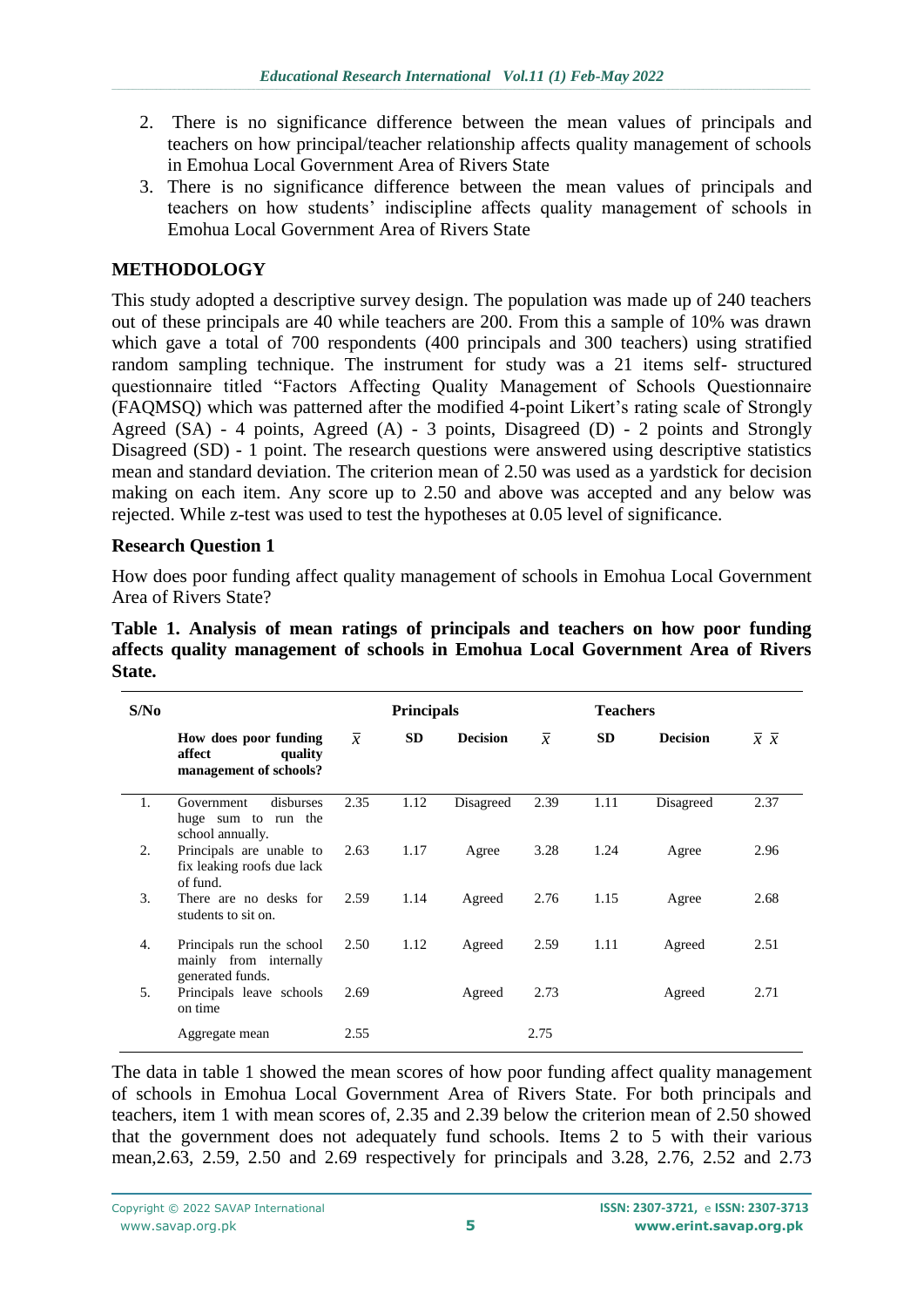respectively for teachers above the criterion mean showed that poor funding has adverse effect on both the school management and plant in schools in Emohua Local Government Area of Rivers State.

**Research Question 2:** How does principal/teacher relationship affect quality management of schools in Emohua Local Government Area of Rivers State?

**Table 2. Analysis of mean ratings of principals and teachers on how principal/teacher relationship affect quality management of schools in Emohua Local Government Area of Rivers State.**

| S/N |                                                                                                 |                | <b>Principals</b> |                 |                | <b>Teachers</b> |                 |                               |
|-----|-------------------------------------------------------------------------------------------------|----------------|-------------------|-----------------|----------------|-----------------|-----------------|-------------------------------|
|     | How<br>does<br>principal/teacher<br>relationship<br>affect<br>quality management of<br>schools? | $\overline{x}$ | <b>SD</b>         | <b>Decision</b> | $\overline{x}$ | <b>SD</b>       | <b>Decision</b> | $\overline{x} \ \overline{x}$ |
| 6.  | Principals<br>When<br>are<br>antagonistic, teachers put<br>in their best.                       | 2.19           | 1.10              | Disagreed       | 2.27           | 1.15            | Disagreed       | 2.23                          |
| 7.  | Teachers are respectful to<br>an uncaring principal                                             | 2.33           | 1.17              | Disagreed       | 2.38           | 1.19            | Disagreed       | 2.36                          |
| 8.  | Teachers are respectful to<br>principal with empathy.                                           | 2.72           | 1.24              | Agreed          | 2.66           | 1.21            | Agreed          | 2.69                          |
| 9.  | With<br>principal<br>harsh<br>always<br>teachers<br>are<br>punctual and regular to<br>school.   | 2.27           | 1.12              | Disagreed       | 2.42           | 1.14            | Disagreed       | 2.35                          |
| 10. | Principal<br>work<br>in<br>collaboration<br>with<br>teachers to achieve goals                   | 3.19           | 1.28              | Agreed          | 2.59           | 1.33            | Agreed          | 2.89                          |
|     | Aggregate mean                                                                                  | 2.54           |                   |                 | 2.46           |                 |                 | 2.50                          |

The data in table 2 showed the mean scores of how principal/teacher relationship affect quality management of schools in Emohua Local Government Area of Rivers State. For principals, items 6, 7 and 9 with their mean scores of 2.19, 2.33 and 2.27 are below the criterion mean of 2.50. While items 3 and 5 with mean scores of 2.52 and 3.09 are above the criterion mean. Likewise, for teachers, items 1,2 and 4 with mean scores of 2.27,2.38 and 2.42 respectively are below the criterion mean. While item 3 and5 with a mean score of 2.66 and 2.59 are above the criterion mean.

The aggregate mean of 2.48 for principals and 2.46 for teachers are both below the criterion mean. This showed that principal/teacher relationship affect quality management of schools in Emohua Local Government Area of Rivers State.

**Research question 3:** How does students' indiscipline affect quality management of schools in Emohua Local Government Area of Rivers State?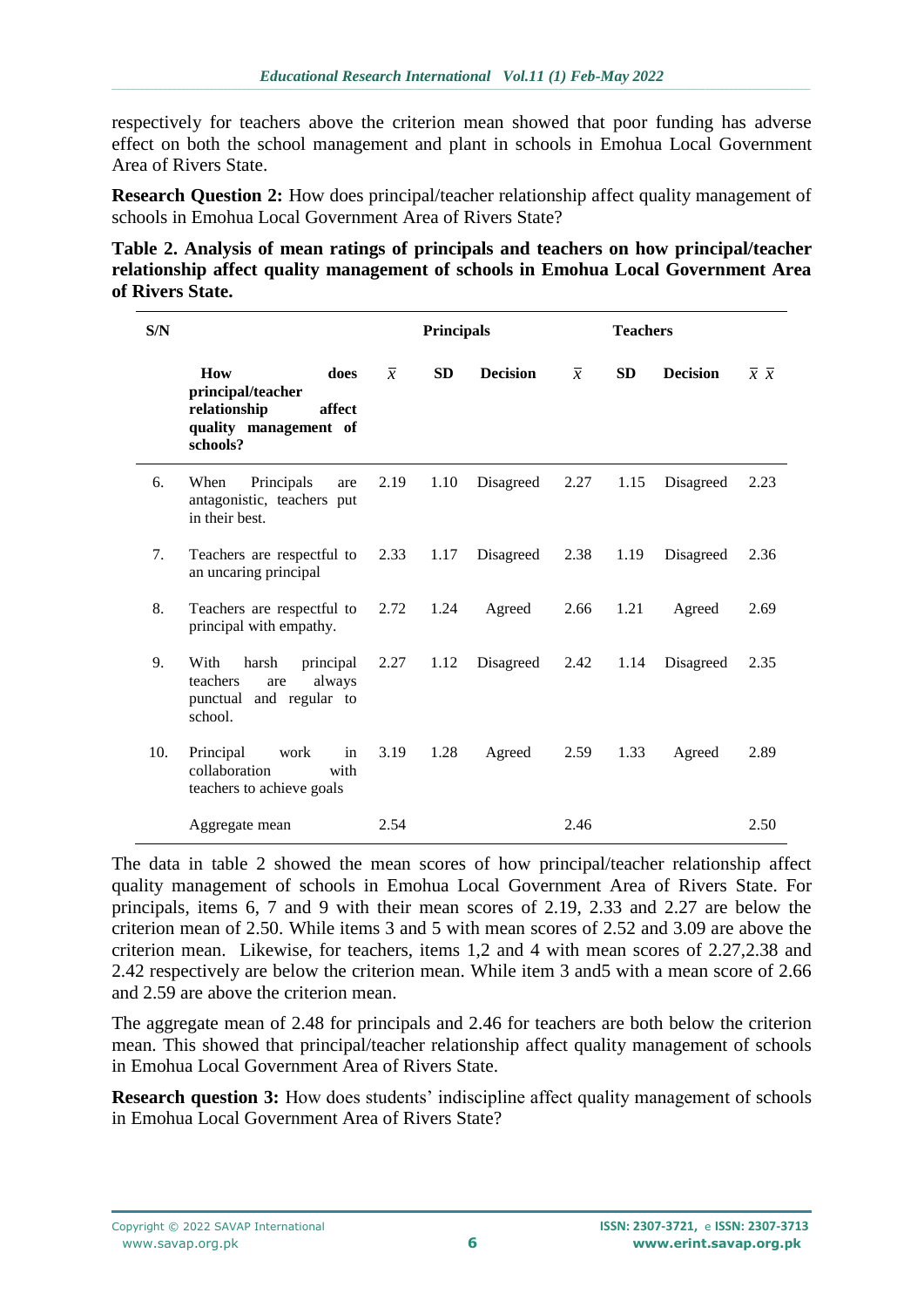| S/N |                                                                                        |                | <b>Principal</b> |                  |                | $\overline{x}$ $\overline{x}$ |                  |      |
|-----|----------------------------------------------------------------------------------------|----------------|------------------|------------------|----------------|-------------------------------|------------------|------|
|     | student's<br>How<br>does<br>indiscipline affect quality<br>management of schools?      | $\overline{x}$ | <b>SD</b>        | <b>Decision</b>  | $\overline{x}$ | <b>SD</b>                     | <b>Decision</b>  |      |
| 11. | Teachers are discouraged of<br>going to school as a result of<br>students' disruption. | 2.78           |                  | Agreed           | 2.27           |                               | Disagreed        | 2.78 |
| 12. | Principals avoid punishing<br>defaulting students in other<br>not to be harmed.        | 2.64           |                  | Agreed           | 2.38           |                               | Disagreed        | 2.66 |
| 13. | Students harass teachers and<br>principals<br>school<br>in<br>sometimes.               | 2.78           |                  | Agreed           | 2.56           |                               | Agreed           | 2.67 |
| 14. | Students are law abiding.                                                              | 2.35           |                  | Disagreed        | 2.22           |                               | Disagreed        | 2.29 |
| 15. | Teachers now enter class to<br>fulfil all righteousness                                | 3.10           |                  | Agreed           | 2.99           |                               | Agreed           | 3.05 |
|     | Aggregate mean                                                                         | 2.73           |                  | <b>Disagreed</b> | 2.64           |                               | <b>Disagreed</b> | 2.69 |

**Table 3. Analysis of mean ratings of principal and teachers on how students' indiscipline affects quality management of schools in Emohua Local Government Area of Rivers State.**

The data in table 3 showed the mean scores of how students indiscipline affect quality management of schools in Emohua Local Government Area of Rivers State. For principals, items 11, 12, 13 and 15 with mean scores of 2.78, 2.64, 2.78 and 3.10 respectively for the principals and 2.77, 2.68, 2.56 and 2.99 respectively for the students. While item 14 with mean score of 2.35 for ther principal and 2.22 for the teacher are below the criterion mean.

The aggregate mean of 2.73 for principals and 2.64 for teachers which gave a weighted mean of 2.69 are above the criterion mean. This showed that students' indiscipline affects quality management of schools in Emohua Local Government Area of Rivers State.

**Hypothesis 1:** There is no significance difference between the mean values of principals and teachers on how poor funding affects quality management of schools in Emohua Local Government Area of Rivers State.

| Table 4. z-test analysis of the significance difference in the mean value of principals and |
|---------------------------------------------------------------------------------------------|
| teachers on how poor funding affects quality management of schools in Emohua Local          |
| <b>Government Area of Rivers State.</b>                                                     |

| Category<br><b>Decision</b> | N          | $\overline{x}$ |      | <b>SD</b> | DF   | P    | z-cal | z-crit   |
|-----------------------------|------------|----------------|------|-----------|------|------|-------|----------|
| <b>Principals</b>           | 40         | 26.07          | 1.59 |           |      |      |       |          |
|                             |            |                |      | 238       | 0.05 | 0.46 | 1.96  | Accepted |
| <b>Teachers</b>             | <b>200</b> | 25,05          | 1.65 |           |      |      |       |          |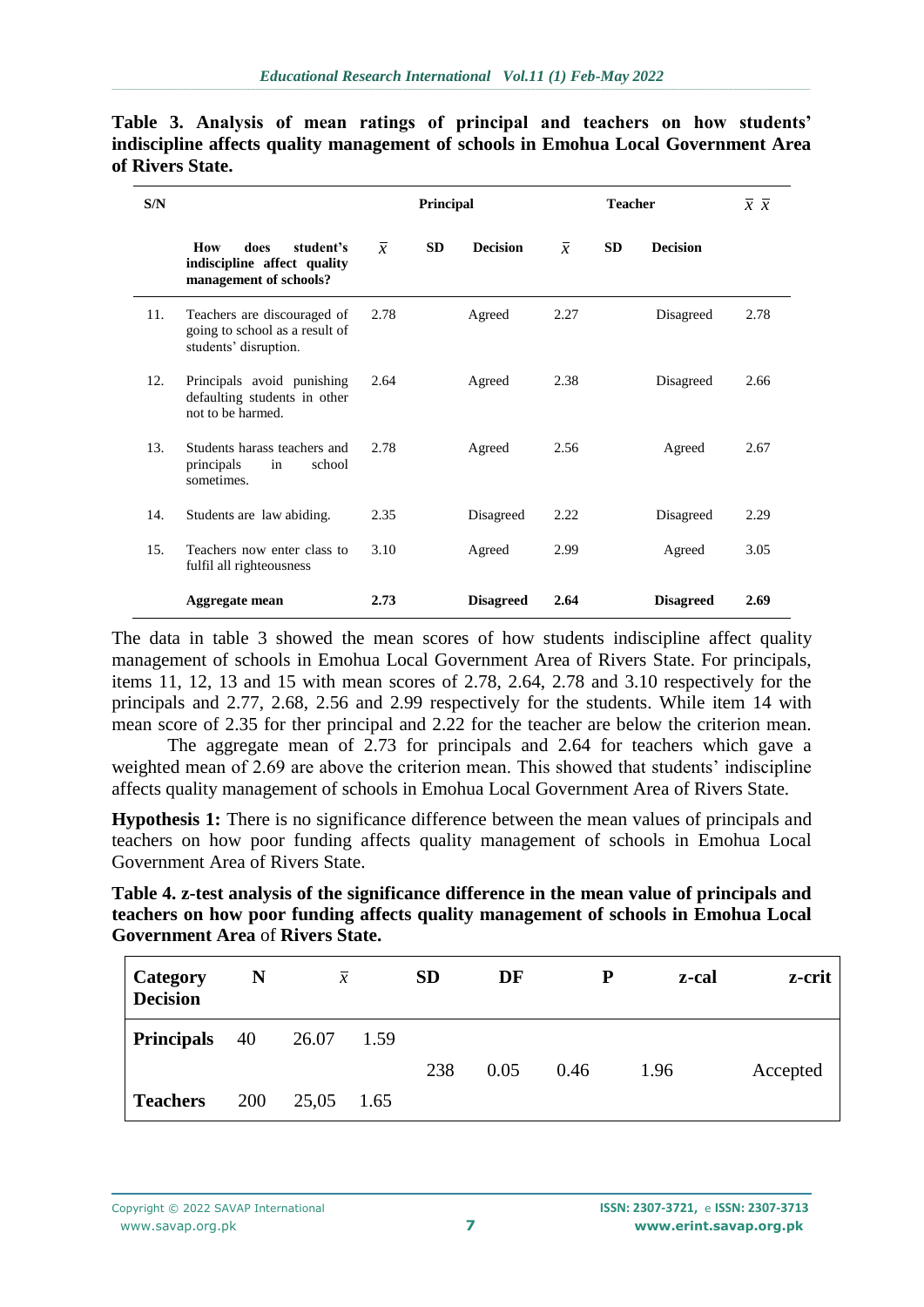The data in table 4 showed that principals had a mean and standard deviation of 26.07 and 1.59 while teachers had mean of 25.05 and 1.65 respectively. The z-calculated value of 0.46 is less than the z-critical value of 1.96 at a degree of freedom of 238 and at 0.05 level of significance. Therefore, the null hypothesis of no significance difference is accepted. This infers that, there is no significance difference in the mean value of principals and teachers on how poor funding affects quality management of schools in Emohua Local Government Area of Rivers State.

**Hypothesis 2:** There is no significance difference between the mean values of principals and teachers on how principal/teacher relationship affects quality management of schools in Emohua Local Government Area of Rivers State.

|                                                          |  |  |  |  |  | Table 5. z-test analysis of the significance difference in the mean values of principals |  |  |  |  |
|----------------------------------------------------------|--|--|--|--|--|------------------------------------------------------------------------------------------|--|--|--|--|
|                                                          |  |  |  |  |  | and teachers on how principal/teacher relationship affects quality management of         |  |  |  |  |
| schools in Emohua Local Government Area of Rivers State. |  |  |  |  |  |                                                                                          |  |  |  |  |

| Category<br><b>Decision</b> | N          | $\overline{x}$ |      | <b>SD</b><br>DF |      | P    | z-cal | z-crit   |
|-----------------------------|------------|----------------|------|-----------------|------|------|-------|----------|
| <b>Principals</b>           | 40         | 25.17          | 1.79 |                 |      |      |       |          |
|                             |            |                |      | 238             | 0.05 | 0.34 | 1.96  | Accepted |
| <b>Teachers</b>             | <b>200</b> | 22,10          | 1.85 |                 |      |      |       |          |

The data in table 5 showed that principals had a mean and standard deviation of 25.17 and 1.79 while teachers had mean of 22.10 and 1.85 respectively. The z-calculated value of 0.34 is less than the z-critical value of 1.96 at a degree of freedom of 238 and at 0.05 level of significance. Therefore, the null hypothesis of no significance difference is accepted. This infers that, there is no significance difference in the mean value of principals and teachers on how principal/teacher relationship affects quality management of schools in Emohua Local Government Area of Rivers State.

**Hypothesis 3:** There is no significance difference between the mean value of principals and teachers on how students' indiscipline affects quality management of schools in Emohua Local Government Area of Rivers State

| Table 6. z-test analysis of the significance difference in the mean value of principals and |
|---------------------------------------------------------------------------------------------|
| teachers on how students' indiscipline affects quality management of schools in Emohua      |
| <b>Local Government Area of Rivers State.</b>                                               |

| <b>Category</b><br><b>Decision</b> | N   |       | $\overline{x}$ | <b>SD</b> | DF   | P    | z-cal | z-crit   |
|------------------------------------|-----|-------|----------------|-----------|------|------|-------|----------|
| <b>Principals</b>                  | 40  | 29.14 | 1.74           |           |      |      |       |          |
|                                    |     |       |                | 238       | 0.05 | 0.49 | 1.96  | Accepted |
| <b>Teachers</b>                    | 200 | 26,16 | 1.56           |           |      |      |       |          |

The data in table 6 showed that principals had a mean and standard deviation of 29.14 and 1.74 while teachers had mean of 26.16 and 1.56 respectively. The z-calculated value of 0.49 is less than the z-critical value of 1.96 at a degree of freedom of 238 and at 0.05 level of significance. Therefore, the null hypothesis of no significance difference is accepted. This infers that, there is no significance difference in the mean values of principals and teachers on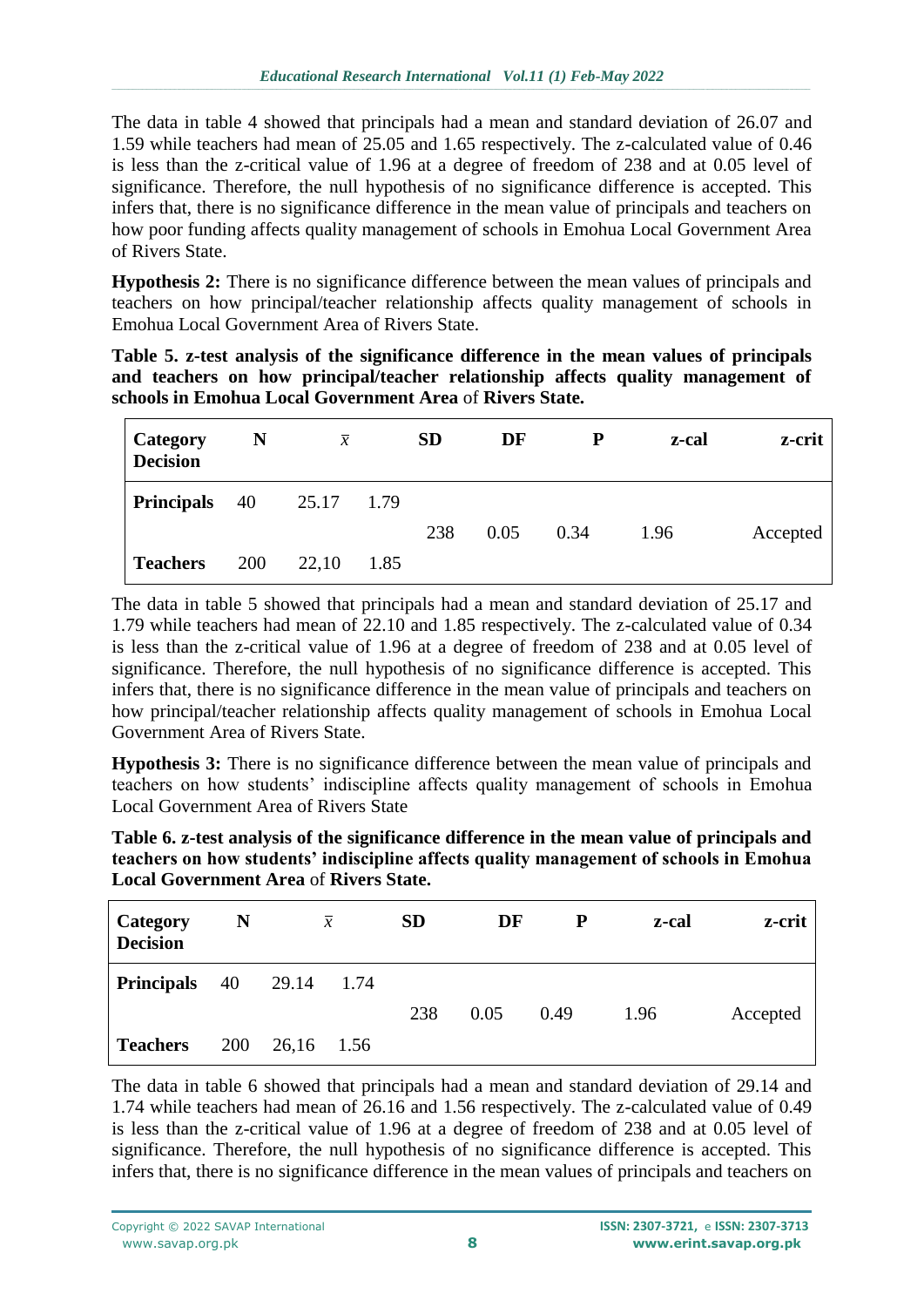how students' indiscipline affects quality management of schools in Emohua Local Government Area of Rivers State.

#### **DISCUSSION OF FINDINGS**

How does poor funding affect quality management of schools in Emohua Local Government Area of Rivers State?

The study showed that poor funding affects quality management of schools in Emohua Local Government Area of Rivers State. This is in agreement with the findings of Amadi (2016) who carried out a study on the impediments to the quality management of public senior secondary schools in Rivers State. The findings of the study revealed that inadequate funding influences quality management of public senior secondary schools in Rivers State.

The test of hypothesis on table 4 showed that There is no significance difference between the mean values of principals and teachers on how poor funding affects quality management of schools in Emohua Local Government Area of Rivers State. The teachers disagreed that: Government disburses huge sum to run the schools, principals run schools from internally generated funds and some principals run from their own pocket. This implies that schools cannot be managed effectively without adequate funding.

#### **How does principal/teacher relationship affect quality management of schools in Emohua Local Government Area of Rivers State?**

The study showed that principal/teacher relationship affects quality management of schools in Emohua Local Government of Rivers State. This is in agreement with the findings of Maurice (2009) who in her study revealed that principal/teacher relationship can affect performance outcome. Sirotnik cited in Maurice (2009) also asserted that, it is the interaction patterns that exist between teachers and administrators that greatly determine the effectiveness of the school

The test of hypothesis on table 5 showed that There is no significance difference between the mean values of principals and teachers on how principal/teacher relationship affects quality management of schools in Emohua Local Government Area of Rivers State. This implies that, any school where there is coercion and strife between the head and the subordinates will definitely experience challenges in management.

#### **How does students' indiscipline affect quality management of schools in Emohua Local Government Area of Rivers State?**

The study showed that students' indiscipline affects quality management of schools in Emohua Local Government Area of Rivers State. This is in agreement with the findings of Ogba and Igu cited in Ikgbusi and Iheanacho (2016) who carried out a study on factors militating against effective administration of secondary schools in Anambra State. The findings of the study revealed that students' indiscipline raises great challenge to the school heads and also results in decline in academic standard and lack of authority to provide discipline thereby, fostering problems for school heads in their administration.

The test of hypothesis on table 6 showed that There is no significance difference between the mean values of principals and teachers on how students indiscipline affects quality management of schools in Emohua Local Government Area of Rivers State. This implies that principals of schools dominated by indiscipline can hardly concentrate in piloting the school's affairs and also students' indiscipline in schools is a threat to quality management of schools.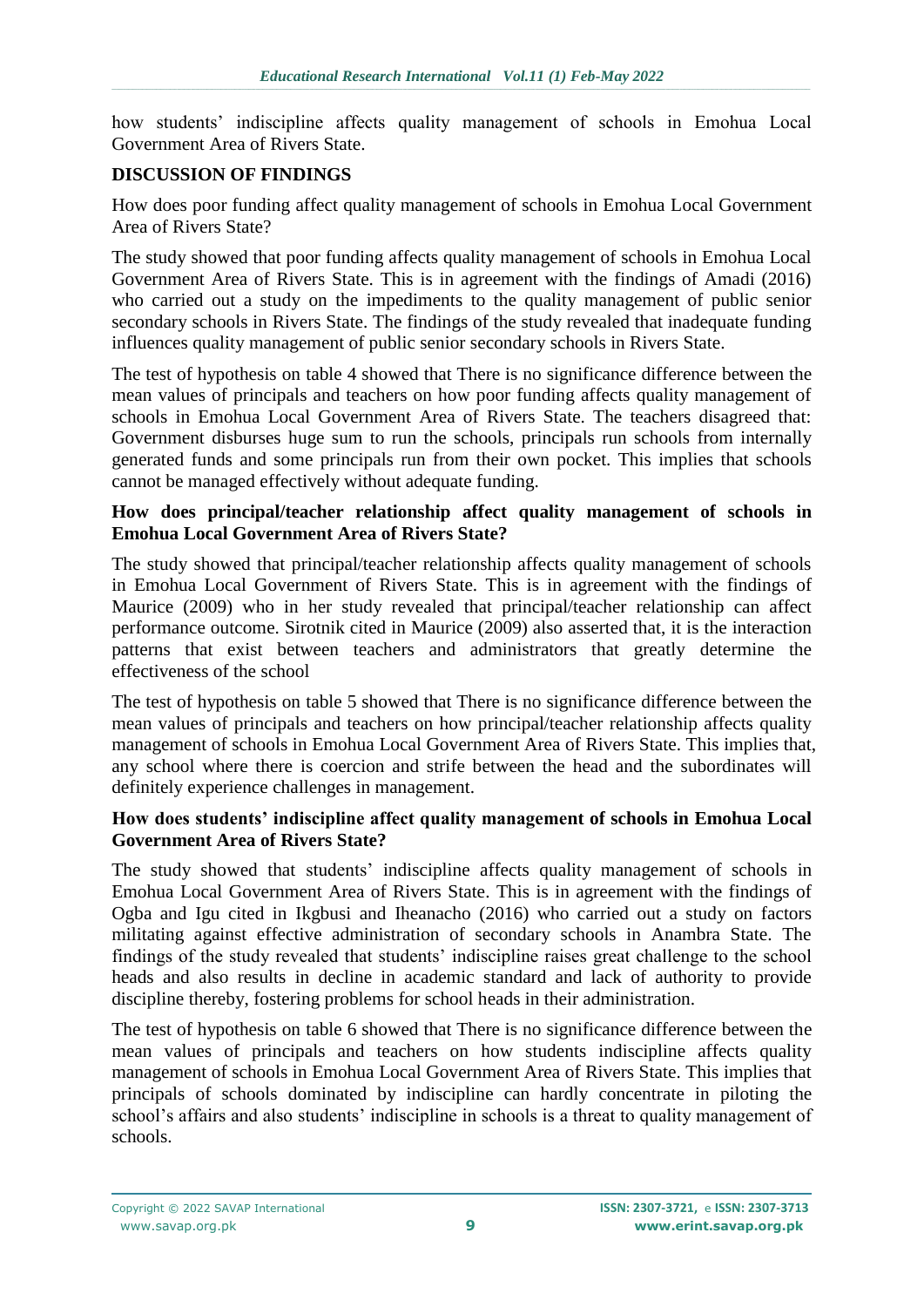### **CONCLUSION**

Based on the findings of the study, it is apparent that quality management of schools cannot be a sole responsibility of the principal alone rather, it is a collaborative effort of the principal, teachers and students. Some of the factors militating against quality management of schools as revealed by the study is: poor funding, principal/teacher relationship and students' indiscipline. No principal can manage a school effectively without adequate funding considering the essentiality of fund to any organisation. A principal can be called a good manager or administrator when he has good rapport and conducive working atmosphere with teachers and students. No management can achieve any result as far as quality management is concerned in the face of students' indiscipline.

## **RECOMMENDATIONS**

The following recommendations were made based on the findings of the study:

- 1. Government should patronize quality management of schools by making funds available when needed.
- 2. Principals should adopt the spirit of interpersonal relationship in schools.
- 3. Principals should expel students who violate school rules and regulation after several warnings.